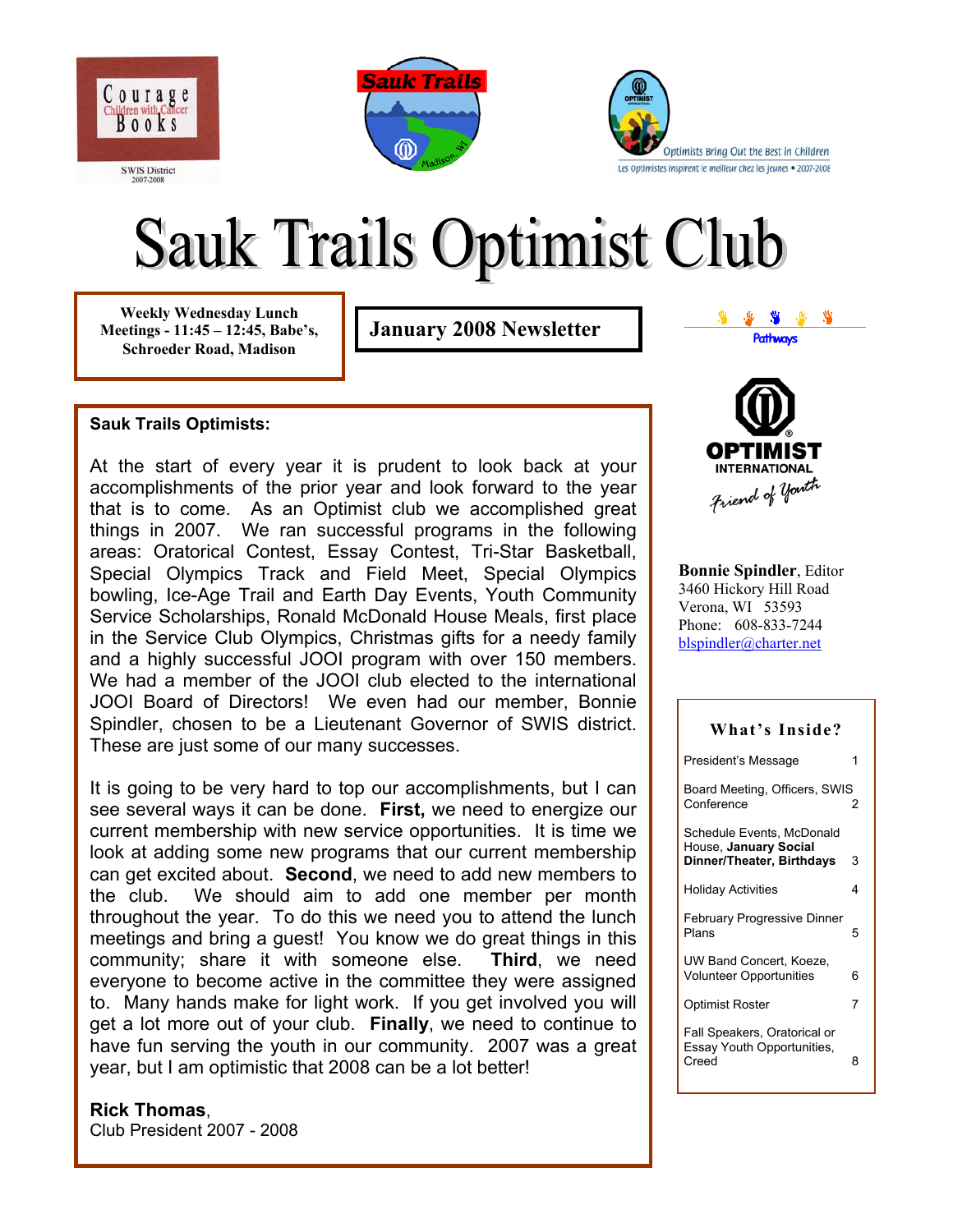#### **January 2008 Sauk Trails Optimist Club, Ltd. Page 2 or 8**

## **Members in Attendance:**

**President:** Rick Thomas<br> **Past President** Greg Hermus **Past President Sec/Treasurer Gene Spindler** 

**VP & Board Members: Barb Mulcahy, Kevin Campos, Ricki Hoefer, Ray Schmitz, and Bill Monkemeyer Not Present: Carole Klopp, Kathy Johnson, and Bob Wortinger** 

SWIS – Southern Wisconsin Conferences

**February 8th – 9th, 2008 Madison May 2nd – 3rd, 2008 Wis. Dells** 

**August 2nd – 3rd, 2008 Racine** 

**Sauk Trails Optimist Club Board Meeting Minutes, Keller Williams, 12/18/2007** 

Rick Thomas called the meeting to order at 4:25 pm.

The minutes of the November 13, 2007 Board Meeting were discussed. A motion was made (Barb Mulcahy), seconded (Greg Hermus) and passed to approve the minutes of the September Board meeting.

The Financial Report through November 30, 2007 was presented to the Board. The Board discussed the information provided. A motion was made (Ray Schmidt), seconded (Barb Mulcahy) and passed to accept the Treasurer's Report.

Rick gave the President's Report. There were no new members to accept. The board voted to drop two members, Phil Schrabek and Joe Marty, per their request. The Boards also requested that Joe Marty be asked to pay dues for July through September of 2007 since his request to be dropped was received after the Dues statement for October-December of 2008 was mailed. It was reported that volunteers were needed for the date of December 22<sup>nd</sup>. It was reported that Shopping for the Family was complete. The Board discussed whether to continue with Babe's after December. No action was taken and Rick Thomas would check to see if The West Side Club could accommodate our club on Wednesday's.

On Committee updates it was reported that the JOOI Club raised \$700 at the Alternative Gift Fair. Greg Hermus provided information to the Board about the Harlem Ambassadors as a fundraiser. They are available is our area during September 2008. Further work will be done to consider this as a fund raiser on September  $14<sup>th</sup>$ , 21<sup>st</sup> or 28<sup>th</sup> depending location availability, sponsors and no conflicts with Packer home games. The Projects Committee will meet on January 3rd.

A request was received to make a donation to the People to People Ambassador Program. A motion was made (Greg Hermus), Seconded (Ricki Hoefer) and passed to donate \$100 to this organization

The meeting adjourned at 5:10 p.m. The date, time and location for the next Board Meeting **is set for 4:30 on Tuesday, January 8th at Keller Williams-Three Park Place.** 

**Gene Spindler,** Secretary/Treasurer 2007-2008

#### **Sauk Trails Club Officers**

**President Rick Thomas**

**Secretary/Treasurer Gene Spindler** 

> **Past President Greg Hermus**

**Vice Presidents Barb Mulcahy Kevin Campos**

**Board of Directors Ricki Hoefer Bob Wortinger Bill Monkemeyer Carole Klopp Kathy Johnson Ray Schmitz** 

#### **FUTURE BOARD Meetings, 4:30 PM**

January 8<sup>th</sup>, 2008 February  $12<sup>th</sup>$ , 2008 March  $11^{th}$ , 2008 April 8<sup>th</sup>, 2008  $M$ ay 13<sup>th</sup>, 2008

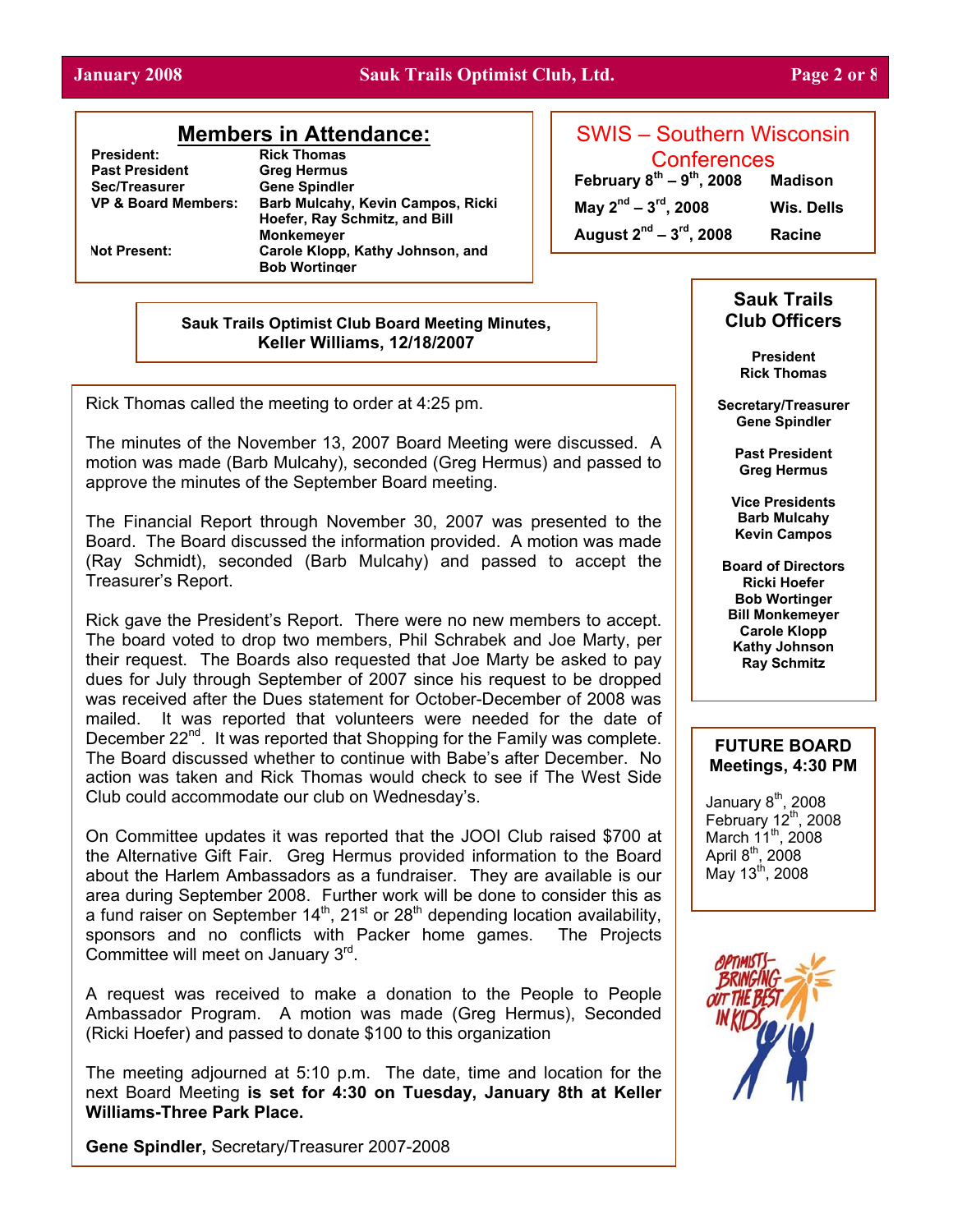#### **January 2008 Sauk Trails Optimist Club, Ltd. Page 3 of 8**

#### **January 2008 Schedule**:

| January 2 <sup>nd</sup>  | Lunch Babe's, 11:45       |
|--------------------------|---------------------------|
| January 8 <sup>th</sup>  | 4:30 PM Board Meeting     |
| January 9 <sup>th</sup>  | Lunch Babe's, 11:45 am    |
| January 15 <sup>th</sup> | Kenosha Not Quite Chicago |
|                          | at the West Side Club for |
|                          | those signed-up           |
| January 16 <sup>th</sup> | Lunch Babe's, 11:45 am    |
|                          | (FRONT AREA)              |
| January 23rd             | Babes, 11:45 am           |
| January 30 <sup>th</sup> | Babes, 11:45 am           |
|                          |                           |

#### Ronald McDonald House Meal

The next meal we will prepare will be in, date to be determined in January. If you have interest in helping with this project in the future, please contact Rick Thomas at 212-7582 or [jathoma2@wisc.edu.](mailto:jathoma2@wisc.edu)

STUDENT of Month 2008 Dates **January 30th; February 20th; March 26th; April 16th; May 14th.** 

| <b>DATES</b>             | <b>Location</b>                      | <b>Speaker</b>                                                                              | <b>Topic</b>                                                               | Lunch                                                         |
|--------------------------|--------------------------------------|---------------------------------------------------------------------------------------------|----------------------------------------------------------------------------|---------------------------------------------------------------|
| January 2 <sup>nd</sup>  | <b>BABES</b><br><b>CANCELLED</b>     |                                                                                             |                                                                            | <b>NA</b>                                                     |
| January 9th              | <b>Babes</b>                         | <b>Steve Puckette</b>                                                                       | "How<br>Your<br>Wired".<br><b>Exercise Information</b>                     | Chicken Pita Wrap or<br>Chicken Taco Salad                    |
| January 15th             | <b>WestSide</b><br>Club              | Whoop Dee<br><b>Doo</b><br><b>KENOSHA, NOT QUITE</b><br><b>Production</b><br><b>CHICAGO</b> |                                                                            | (See below)                                                   |
| January 16 <sup>th</sup> | <b>Babes in the</b><br><b>Atrium</b> | Social                                                                                      | <b>Holiday Family Stories</b>                                              | Club Wrap or Beef Taco<br>Salad                               |
| January 23rd             | <b>Babes</b>                         | Marcia<br>Whittington                                                                       | Gilda's Club                                                               | Cajun Chicken<br>Sandwich or 1/2 Cobb<br>Salad                |
| January 30th             | <b>Babes</b>                         | January Student of<br>the Month                                                             | of<br>Month<br>Student<br><b>Shares</b>                                    | Club Wrap or Beef Taco<br>Salad                               |
| February 6th             | <b>Babes</b>                         | John Olson                                                                                  | <b>Madison Foundation</b>                                                  | Chicken Sandwich or<br>Chicken Taco Salad                     |
| February 13th            | <b>Babes</b>                         | <b>TBA</b>                                                                                  | <b>TBA</b>                                                                 | Fish Sandwich or Cajun<br>Fried Chicken Salad                 |
| February 20th            | <b>Babes</b>                         | February Student of<br>the Month                                                            | of<br>Student<br>Month<br><b>Shares</b>                                    | BLT or 1/2 Cobb Salad                                         |
| February 27th            | <b>Babes</b>                         | Mary<br>Dave<br>and<br>Olson                                                                | National Pork Board                                                        | Club Sandwich or Beef<br><b>Taco Salad</b>                    |
| March 5th                | <b>Babes</b>                         | Neal Kunde                                                                                  | New technology for your<br>home/business.                                  | Turkey & Swiss or<br>Cajun Fried Chicken<br>Salad             |
| March 12th               | <b>Babes</b>                         | <b>Tentative Oratorical</b><br>Contest                                                      | <b>Students</b><br>their<br>qive<br>Speech<br>Oratorical<br>for<br>judging | <b>BBO Chicken Sandwich</b><br>or 1/2 Chicken Caesar<br>Salad |

# **KENOSHA (NOT QUITE CHICAGO)**

The social committee has planned an enjoyable evening of dinner and theatre on **Tuesday, January 15th** at the Westside Club/Queen Anne's at the corner of Mineral Point and Hwy M. The Whoop Dee Doo Production Kenosha, "Not Quite Chicago" is a parody of the play Chicago and is destined to be a huge hit. This will be the opening night production, and should be a lot of fun. The price for dinner and the show will be \$24.00. For those who have decided to go, reservations were made by December 31<sup>st</sup>.



| Kathy Johnson      | 1 - 2   |
|--------------------|---------|
| <b>Greg Hermus</b> | $1 - 6$ |
| Jill Thomas        | 1 -28   |
|                    |         |

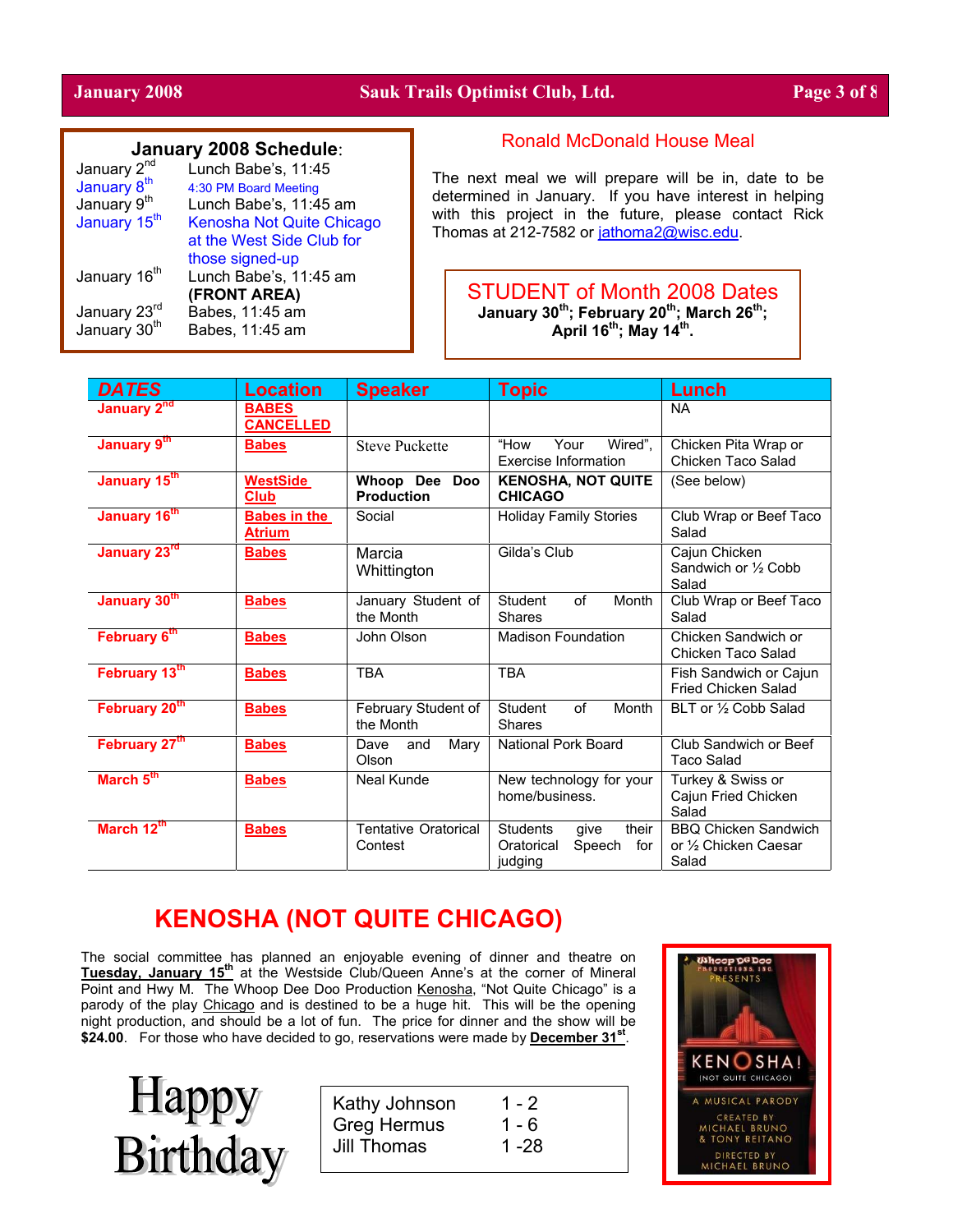

ORNAMENT EXCHANGE on December 19<sup>th</sup>, 2007 at Babe's.



New Member, Pat Beiersdorf purchased presents for 5 members of the Sauk Trails Christmas Family. The Mom & Dad, 2 teenage girls, and a 3-year-old boy received them before the holidays. THANKS Pat.

> Morgan Spindler, (1 ½) enjoys spending a holiday day with grandparents, Gene & Bonnie.

W.



Jim & Dee Judd, former club members, enjoy the holidays in sunny Florida.

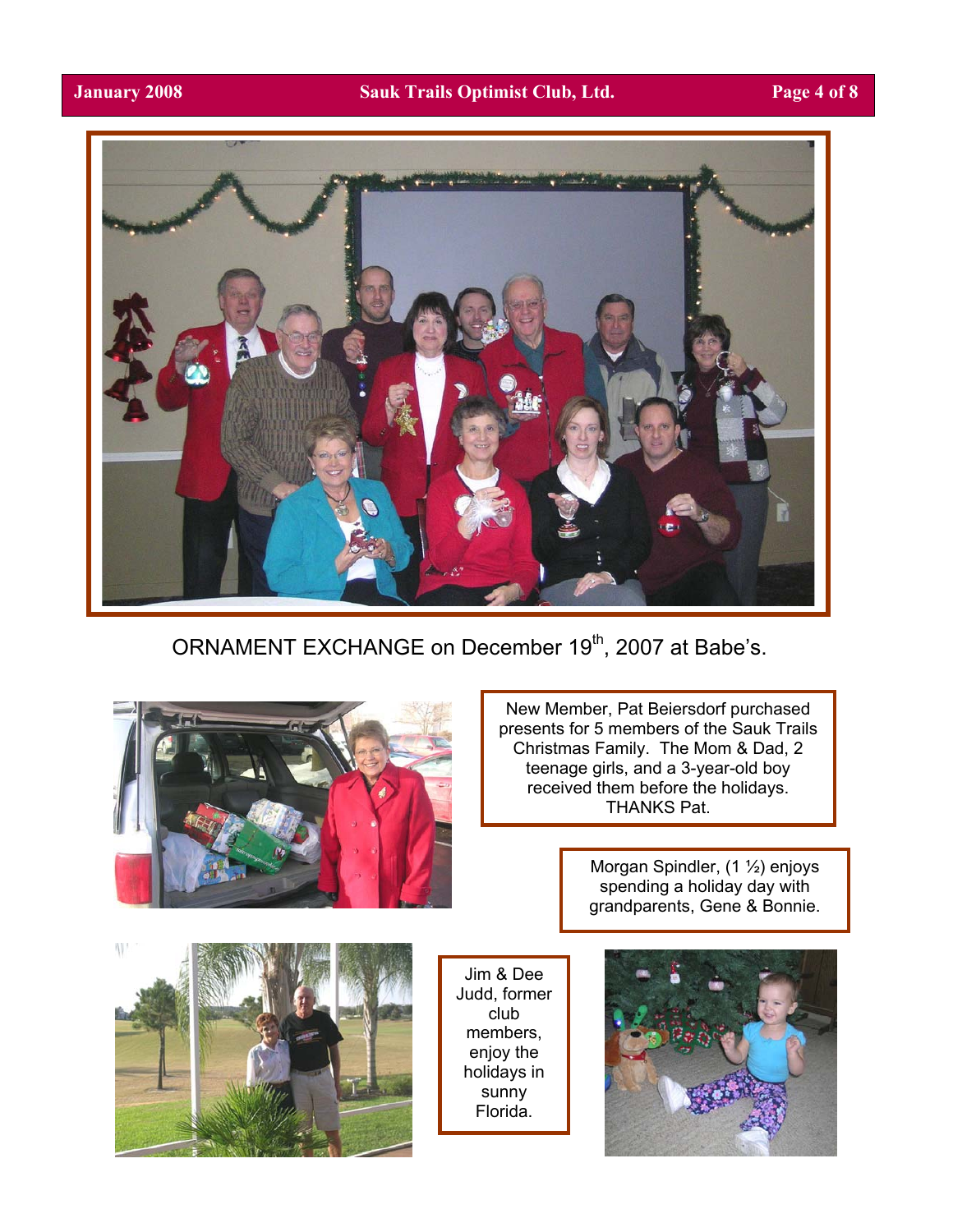## Sauk Trails Progressive Dinner Sunday, February 17<sup>th</sup>, 2007

Mark your calendar for Sunday, February 17<sup>th</sup>! We are holding the annual Sauk Trails Progressive Dinner for the winter season. Join us for an entertaining get-together.

Optimists/spouses/significant others are welcome. Please sign-up to participate and to bring a dish to pass at one of the 3 houses. RSVP with a type of dish (appetizer, entrée, or dessert) to Kathy Johnson at: [kjohnson@rmstrategies.net](mailto:kjohnson@rmstrategies.net) or on a continuing sign-up at lunch.

**Appetizers: 3:30 – 5:00 PM** 

**Mark & Kathy Kraemer's Home 3513 Field Crest Way Madison, WI Phone: Home Phone: 848-6899** 

Heading South on Verona Road, turn (right) on Hwy PD a/k/a McKee Rd. – 1.9 miles and turn (left) on Country Grove Drive - .5 miles (right) on Field Crest Way - 2<sup>nd</sup> house on left, 3513 Field Crest Way.

Heading toward Verona on Hwy M, turn (left on Hwy PD a/k/a McKee Rd. – 1.1 miles and turn (right) on Country Grove Drive - .5 miles (right) on Field Crest Way – 2nd house on left, **3513 Field Crest Way.**

**Main/Salad: 5:00 – 6:30 PM** 

**Barb & Tim Mulcahy's Home: 7302 Arctic Fox Drive Madison, WI Cell Phone: 513-6965**

From Kraemer's to Mulcahy's, ¾ of a mile. South on Field Crest Drive, turn left on to Mammoth Trail, turn right on to East Pass, right onto Artic Fox Drive to **7302 Arctic Fox Drive.** 

**Dessert: 6:30 – 8:00 PM** 

**Kathy Johnson's Home 3254 Stone Creek Drive Madison, WI Cell Phone: 513-7527** 

From Mulcahy's to Johnson's, 1.16 miles, Go East on Arctic Drive and turn left on to East Pass. Go .9 of a mile and turn left on to Stone Creek Drive to **3254 Stone Creek Drive**.







All of these homes are in the PD/Maple Grove area of Madison. See directions above or use [www.mapquest.com](http://www.mapquest.com/) to determine directions to an individual house if you can come later.

If you can only make some of the houses and time frames, please come to those. This is a great annual Social Outing for the Sauk Trails Optimist Club. **A special thank you goes out to the host families… we appreciate your involvement!** Hope to see everyone there!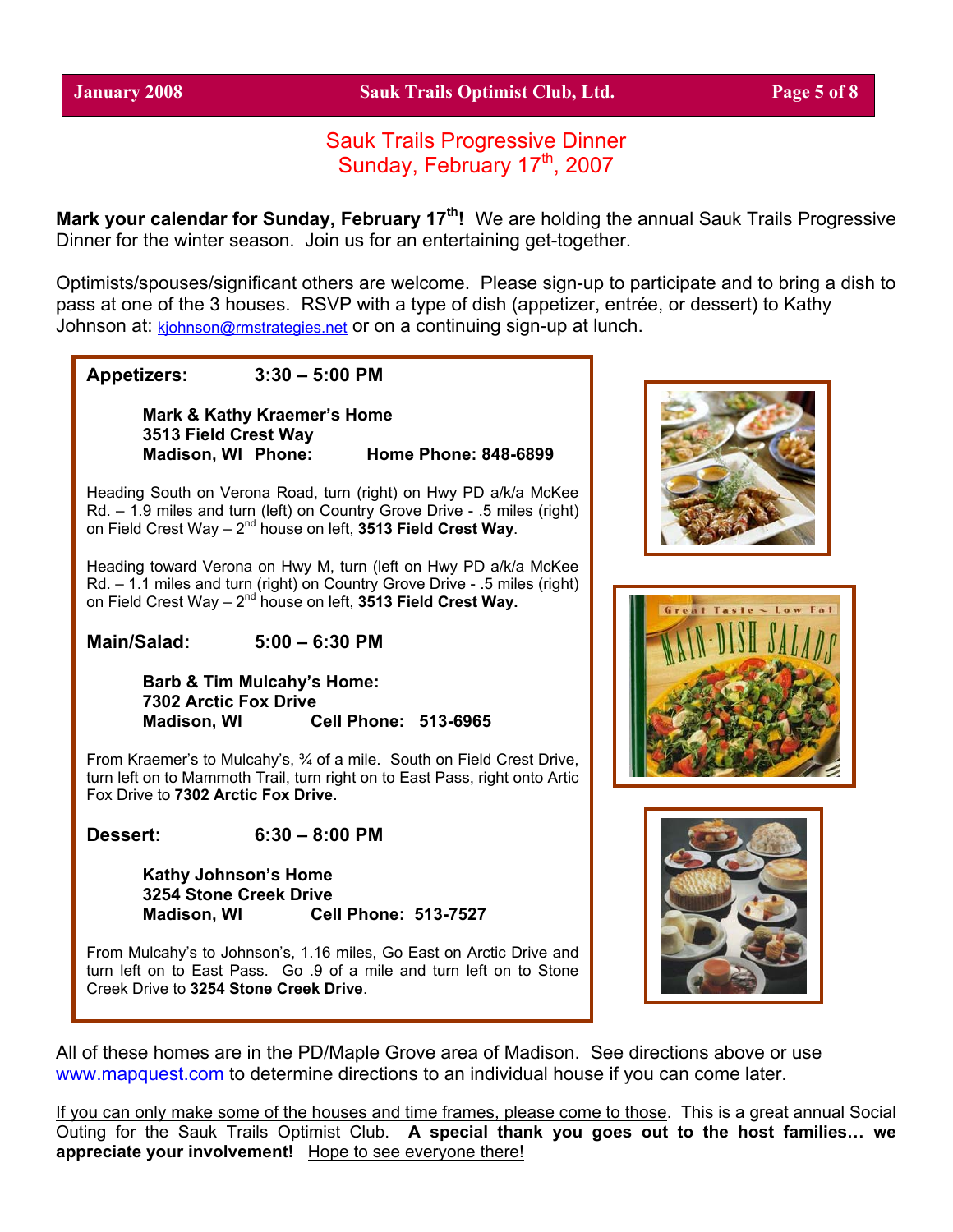#### **January 2008 Sauk Trails Optimist Club, Ltd. Page 6 of 8**

# UW Badger Band Concert! April 19<sup>th</sup>, at the Kohl Center!

Tickets need to be ordered **BEFORE January 11th** for Saturday, April 19<sup>th</sup> at 7:30 PM for the UW Badger Band Concert. Any optimist and spouse/significant other, need to contact Barb Mulcahy at: [barbara.mulcahy@crossplainsbank.com](mailto:barbara.mulcahy@crossplainsbank.com) or sign-up at lunch on January  $9<sup>th</sup>$ . Cost: \$20 / ticket.

Thanks Barb for coordinating sign ups, collecting money and distributing tickets and Kathy Johnson for acquiring the tickets.



# Alternative Gift Fair

The JOOI club conducted Alternative Gift Fairs on December  $1<sup>st</sup>$  and  $15<sup>th</sup>$ , and on both days we had significant snowfall. Despite the bad weather, the Fairs raised over \$800 for local and international charities. Thank you to everyone who helped with this project. The students are already planning on how to make this even more successful next year.

## Step for Life Run/Walk

**The Step for Life Run/Walk** will be held in the spring, but some of the planning needs to start now. If you have knowledge of run/walks, marketing, getting sponsors (or if your business would like to be a sponsor), or event planning in general, we could use your help**. There will probably be some organizational meeting now, with more closer to the event.** 

# Volunteer for Vets

Is there an Optimist who would like to assist the JOOI Community Team to connect with the Madison Veterans Hospital? We know there are many volunteer opportunities that our JOOI students could be involved in and only need an adult to help make the initial contact with the VA Hospital Volunteer Coordinator, meet with the committee chairs to outline possibilities and assist as a liaison with the VA Hospital's Volunteer Coordinator (all day time tasks that the kids cannot do as they are in school!). Interested? Please contact one of the JOOI leaders

# **Koeze Nut Wrap Up**

We once again conducted a very successful Koeze Nut fundraising campaign. Our profits this year should exceed \$1600! A special thanks goes out to **Kathy Johnson and Ray Schmitz, our top two sales people**. Thank you to everyone who ordered and I hope you are enjoying your candy and nuts.

# Salvation Army Bell Ringing

THANKS to ALL who participated with the JOOI youth in ringing the Salvation Army Bell in December.

# JOOI VOLUNTEER **OPPORTUNIES**

The JOOI club is looking for adults to mentor them on their projects: who could meet once or twice per month to help with planning projects. The students need help finding sponsors and in promoting the events. The students can accommodate your schedule and arrange to meet with you after work. If you are unable to help organize one of these events, we still welcome your participation the day of. If you have any interest in helping with projects, contact Carole Klopp, Mary Schwartz, or Rick Thomas.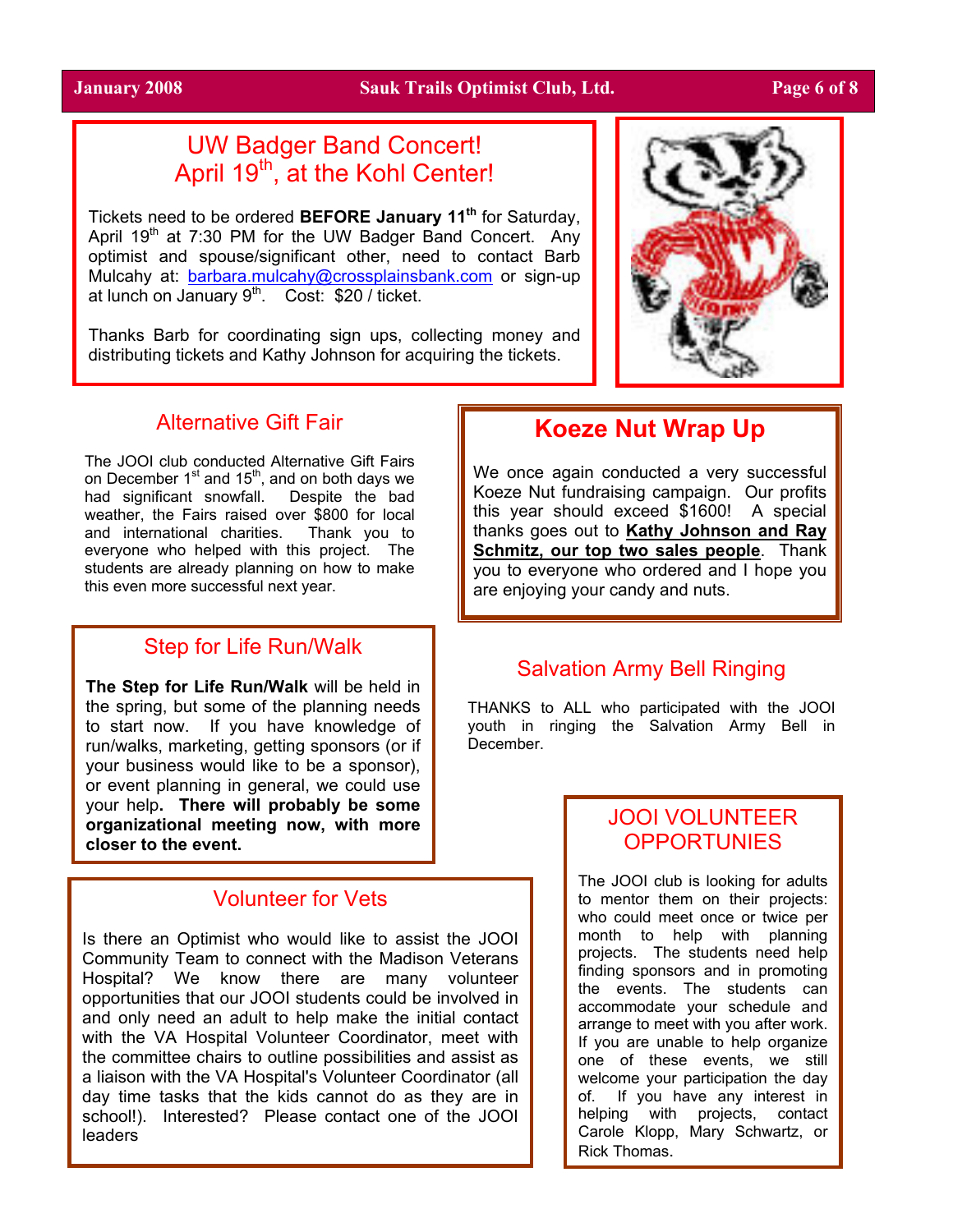# **Sauk Trails Optimist Club, Ltd. - Membership Roster January 2008**

| Name                         | Company                                        | Work No.             | Home No.                   | Fax No.                  | <b>E-Mail Address</b>                               |
|------------------------------|------------------------------------------------|----------------------|----------------------------|--------------------------|-----------------------------------------------------|
| Wade Anunson                 | Anunson Chiropractic                           | 829-2250             | 278-2950                   | 829-2251                 | drsanunson@sbcglobal.net                            |
| <b>BJ</b> Bailey             |                                                |                      |                            |                          | Mrfuel4@yahoo.com                                   |
| <b>Steve Bailey</b>          | Crown Dental Laboratory                        | 271-5537             | 238-8535                   | 271-1657                 | Sbailey100@aol.com                                  |
| Pat Beiersdorf               | Madison Financial                              | 833-3838             | 833-0090                   | 695-0421 C               | pat@madisonfinancial.net                            |
| Tim Belter                   |                                                |                      | 455-1145                   |                          | tim belter@hotmail.com                              |
| David Braun                  | Associated Bank                                | 252-5826             | 217-2182                   |                          | David.braun@associatedbank.c                        |
|                              |                                                |                      |                            |                          | <sub>om</sub>                                       |
| Kevin Campos                 | Campos Financial/Keller Williams               | 235-1030             | 798-1099                   | 831-0825                 | Camposfinancial@yahoo.com                           |
| Kristi Campos                | <b>Renew Skin Health &amp; Laser Center</b>    | 836-4044             | 798-1099                   |                          | klmilton@hotmail.com                                |
| Rick Conne                   |                                                |                      | 833-3795                   |                          | rjconne@charter.net                                 |
| Lori (Handel) Davis          |                                                |                      | 848-9673                   |                          | lhandel@tds.net                                     |
| <b>Michael Shields</b>       | <b>SWIS Governor, 2007 - 2008</b>              | 262-638-6696         | 262-632-3580               |                          | Kingshields1@yahoo.com                              |
| <b>Bonnie Spindler</b>       | SWIS Lt. Gov, Zone 62007-2008                  |                      | 833-7244                   |                          | blspindler@charter.net                              |
| Carrie (Fluhr)<br>Schraeder  | Wisconsin Community Bank                       | 298-1743             | 219-3551                   | 298-1710                 | Cfluhr.@thewcb.com                                  |
| Daniel Gibson                | SVA Planners                                   | 826-2322             | 836-4714                   |                          | Gibsond@sva.com                                     |
| Peder (Pete) Graven          | Monona State Bank                              | 223-6245             | 276-5912                   | 223-3007                 | pgraven@mononabank.com                              |
| Christian Gridley            | Madison Financial                              | 833-3838             | 497-0214                   | 358-7532 C               | Christian@madisonfinancial.n                        |
|                              |                                                |                      |                            |                          | et                                                  |
| Mike Gustafson               | Suby Von Haden                                 | 826-2292             | 442-6628                   | 831-4243                 | gustafsonm@sva.com                                  |
| Greg Hermus                  | Morgan Stanley                                 | 829-4341             | 845-3820                   |                          | Ghbadger@charter.net                                |
| Donald Higgins               | Higgins Hemb Insurance Group, LLC              | 274-4200             | 824-0914                   | 274-4210                 | Don@hhig.net                                        |
| Ricki Hoefer                 | <b>Edward</b> Jones                            | 831-0988             | 833-6268                   |                          | Philricki@aol.com                                   |
| Laurie Irwin                 | Ronald McDonald House                          | 232-4671             | 233-0543                   | 232-4670                 | irwin@sbcglobal.net                                 |
|                              |                                                |                      |                            |                          | lirwin@rmhcmadison.org<br>kjohnson@RMStrategies.net |
| Kathy Johnson<br>Jason Kadow | Risk Management Strategies, LLC<br>Meicher CPA | 663-9032<br>826-1900 | 513-7527(cell)<br>827-6707 | 206-666-6435<br>826-1901 | Jasonk@meichercpa.com                               |
| Dale Kalscheur               | The Neckerman Agency                           | 238-2686             | 437-4470                   | 238-7798                 | D kalscheur@neckerman.com                           |
| Carole Klopp                 | Volunteer Coordinator                          | 826-3409             | 833-4561                   |                          | klopp@chorus.net                                    |
| Chuck Koehler                | Retired                                        | 838-7133             | 838-7133                   |                          | Koehler01@charter.net                               |
| Gail Koehler                 | Independent Health Care                        |                      | 838-7133                   |                          | Koehler01@charter.net                               |
| Mark Kraemer                 | Park Bank, VERONA Office                       | 845-0207             | 848-6899                   | 845-0201                 | mkraemer@parkbank.com                               |
| <b>Joseph Marty</b>          | <b>DELETE</b>                                  | 643-9524©            |                            |                          | joseph.h.marty@wellsfargo.com                       |
| Brinda Mecham                | Crown Dental Laboratory                        | 271-5537             |                            |                          | Brstratton@aol.com                                  |
| Michael Milia                | Advantage Real Estate                          | 441-7761             | 235-3102(cell)             | 441-8471                 | mmilia@tds.net                                      |
| <b>Bill Monkemeyer</b>       | United Way                                     | 246-4351             | 848-4871                   | 246-4369                 | whamnjam@tds.net                                    |
|                              |                                                |                      |                            |                          | $b$ monkemeye@uwdc.org                              |
| Barb Mulcahy                 | State Bank of Oregon                           | 835-9961             | 513-6965                   | 835-1876                 | barbara.mulcahy@crossplainsbank.com                 |
| Tony Nagin, Jr.              | Badger Tax & Acct Services                     | 833-1700             | 238-5335                   | 826-0201                 | tony@badgertax.com                                  |
| Janine Richgels              | US Bank, N.A., Pvt Bank Associate              | 252-4110             | 241-5714                   | 252-7652                 | Janine richgels@usbank.com                          |
| Alison Scherer               | WI Dept of Ag, Trade & Cons. Protection.       | 224-4761             | 836-0151                   |                          | schereraj@hotmail.com                               |
| John Scherer                 | Trinity Financial Planning                     | 829-1010             | 836-0151                   | 268-8588                 | John@trinfin.com                                    |
| Lisa Schluesche              | Johnson Bank                                   |                      | 513-8590                   |                          | Schluesche1@charter.net                             |
| Ray Schmitz                  | Retired - NEW E-Mail Address                   |                      | 233-3786                   |                          | straymond@sbcglobal.net                             |
| Phil Schrabeck               | <b>DELETE</b>                                  | 443-1709             | 345-9756                   |                          | phil.schrabeck@amcore.com                           |
| Mary Schwartz                | Symphonic Financial Advisors                   | 442-1500             | 437-2233                   | 442-6490                 | Mnorrb@aol.com                                      |
| Jacci See                    | First Weber Group                              | 828-5105             | 827-6326                   | 836-3102                 | Seej@firstweber.com                                 |
| Bonnie Spindler              | Semi-Retired, Computer Trainer                 | 833-7244             | 833-7244                   |                          | Blspindler@charter.net                              |
| Gene Spindler                | Retired                                        |                      | 833-7244                   |                          | genespindler@charter.net                            |
| Jill Thomas                  | First Business Bank                            | 232-5924             | 850-4250                   | 232-5920                 | jthomas@fbbmadison.com                              |
| Julie Thomas                 | UW Medical School,                             | 263-5009             | 274-0528                   |                          | jathoma2@facstaff.wisc.edu                          |
| Rick Thomas                  | Keller Williams Realty                         | 212-7582             | 274-0528                   |                          | jathoma2@facstaff.wisc.edu                          |
| Amy Tripp                    |                                                |                      |                            |                          | No E-Mail                                           |
| Bob Wortinger                | Kiesling Associates                            | 664-9110             | 829-3926                   | 664-9112                 | Rwortinger@kiesling.com                             |